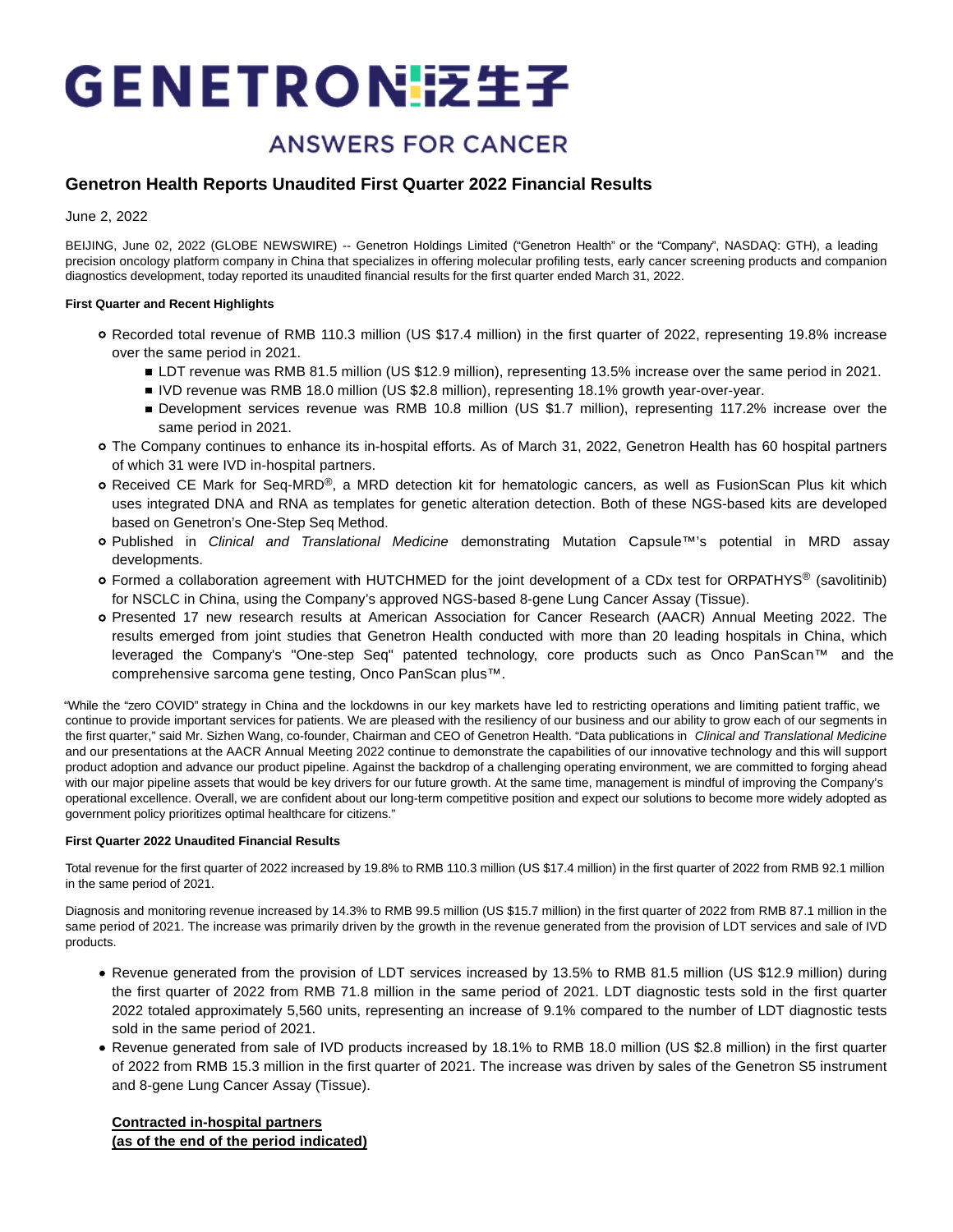|                                           | 1Q21 | <b>2Q21</b> | 3Q21 | 4Q21 | <b>1Q22</b> |
|-------------------------------------------|------|-------------|------|------|-------------|
| <b>IVD In-hospital partners</b>           | 23   | 28          | 29   | 30   | 31          |
|                                           | 1Q21 | <b>2Q21</b> | 3Q21 | 4Q21 | 1Q22        |
| Total in-hospital partners <sup>(1)</sup> | 42   | 50          | 54   | 58   | 60          |

#### Note:

(1) The number of total in-hospital partners include both sales of LDT services and IVD products.

Revenue generated from development services increased by 117.2% to RMB 10.8 million (US \$1.7 million) in the first quarter of 2022, from RMB 5.0 million in the same period of 2021. The increase was primarily driven by both the increase of sequencing and biopharma services revenues.

Gross profit increased by 12.7% to RMB 61.5 million (US \$9.7 million) in the first quarter of 2022 from RMB 54.5 million in the same period of 2021. Gross margin decreased to 55.7% for the first quarter of 2022, compared to 59.3% in the same period of 2021 primarily attributable to lower gross margins of the provision of LDT services.

Operating expenses increased by 47.6% to RMB 241.4 million (US \$38.1 million) for the three months ended March 31, 2022, from RMB 163.5 million in the same period of 2021.

Selling expenses increased by 52.2% to RMB 90.8 million (US \$14.3 million) in the first quarter of 2022 from RMB 59.7 million in the same period of 2021. Selling expenses as a percentage of revenues increased to 82.3% in the first quarter of 2022 from 64.8% in the same period of 2021. The increase was primarily driven by increased headcount to expand Genetron's core business as well as early screening sales teams. The Company expects total sales headcount to remain stable going forward.

Administrative expenses increased by 12.6% to RMB 50.2 million (US \$7.9 million) in the first quarter of 2022 from RMB 44.6 million in the same period of 2021. Administrative expenses as a percentage of revenues decreased to 45.5% in the first quarter of 2022 from 48.4% in the first quarter of 2021.

Research and development expenses increased by 59.2% to RMB 79.6 million (US \$12.6 million) in the first quarter of 2022 from RMB 50.0 million in the same period of 2021. Research and development expenses as a percentage of revenues increased to 72.1% in the first quarter of 2022 from 54.3% in the same period of 2021. The increases were driven by higher R&D headcount and related expenses, as well as continued innovation efforts, including product development and clinical trial activities.

As a result of the above, operating loss was RMB 179.9 million (US \$28.4 million) for the three months ended March 31, 2022, compared to RMB 109.0 million for the three months ended March 31, 2021.

Finance income - net increased to RMB 5.0 million (US \$0.8 million) in the first quarter of 2022 from finance costs - net of RMB 6.0 million in the same period of 2021. The increase was driven by the foreign currency exchange gain.

Loss for the period was RMB 174.9 million (US \$27.6 million) for the three months ended March 31, 2022, compared to RMB 115.0 million for the three months ended March 31, 2021.

Non-IFRS loss for the period, defined as loss for the period excluding share-based compensation expenses, was RMB 163.6 million (US \$25.8 million) for the three months ended March 31, 2022, compared to RMB 105.8 million for the three months ended March 31, 2021. Please refer to the section in this press release titled "Non-IFRS Financial Measures" for details.

Basic loss per ordinary share attributable to owners of the Company was RMB 0.38 (US \$0.06) for the first quarter of 2022, compared with a basic loss per ordinary share attributable to owners of the Company of RMB 0.25 for the same period of 2021. Excluding share-based compensation expenses, non-IFRS basic loss per ordinary share attributable to owners of the Company was RMB 0.35 (US \$0.06) for the first quarter of 2022, compared with non-IFRS basic loss per ordinary share attributable to owners of the Company of RMB 0.23 for the same period of 2021. Diluted loss per ordinary share attributable to owners of the Company is equivalent to basic loss per ordinary share attributable to owners of the Company. Each ADS represents five ordinary shares, par value US\$0.00002 per share. Please refer to the section in this press release titled "Non-IFRS Financial Measures" for details.

Cash and cash equivalents and current financial assets at fair value through profit or loss were RMB 559.1 million (US \$88.2 million) as of March 31, 2022.

#### **2022 Financial Guidance**

Genetron Health reiterates its full year 2022 revenue to be around RMB 585-638 million, representing 10-20% growth over its revenue in 2021.

#### **Conference Call**

A conference call and webcast to discuss the results will be held at 8:30 a.m. U.S. Eastern Time on June 2, 2022 (or at 8:30 p.m. Beijing Time on June 2, 2022). Interested parties may listen to the conference call by dialing numbers below:

| <b>United States:</b> | +1-833-239-5565 |
|-----------------------|-----------------|
| China Domestic:       | 400-820-5286    |
| Hong Kong:            | +852-3018-6771  |
| International:        | +65-6713-5590   |
| Conference ID:        | 2889133         |

Participants are encouraged to dial into the call at least 15 minutes in advance due to high call volumes.

A simultaneous webcast of the conference call will be available on the "Events and Presentations" page of the Company's IR website. A replay of the webcast will be available for 30 days following the event. For more information, please visit ir.genetronhealth.com.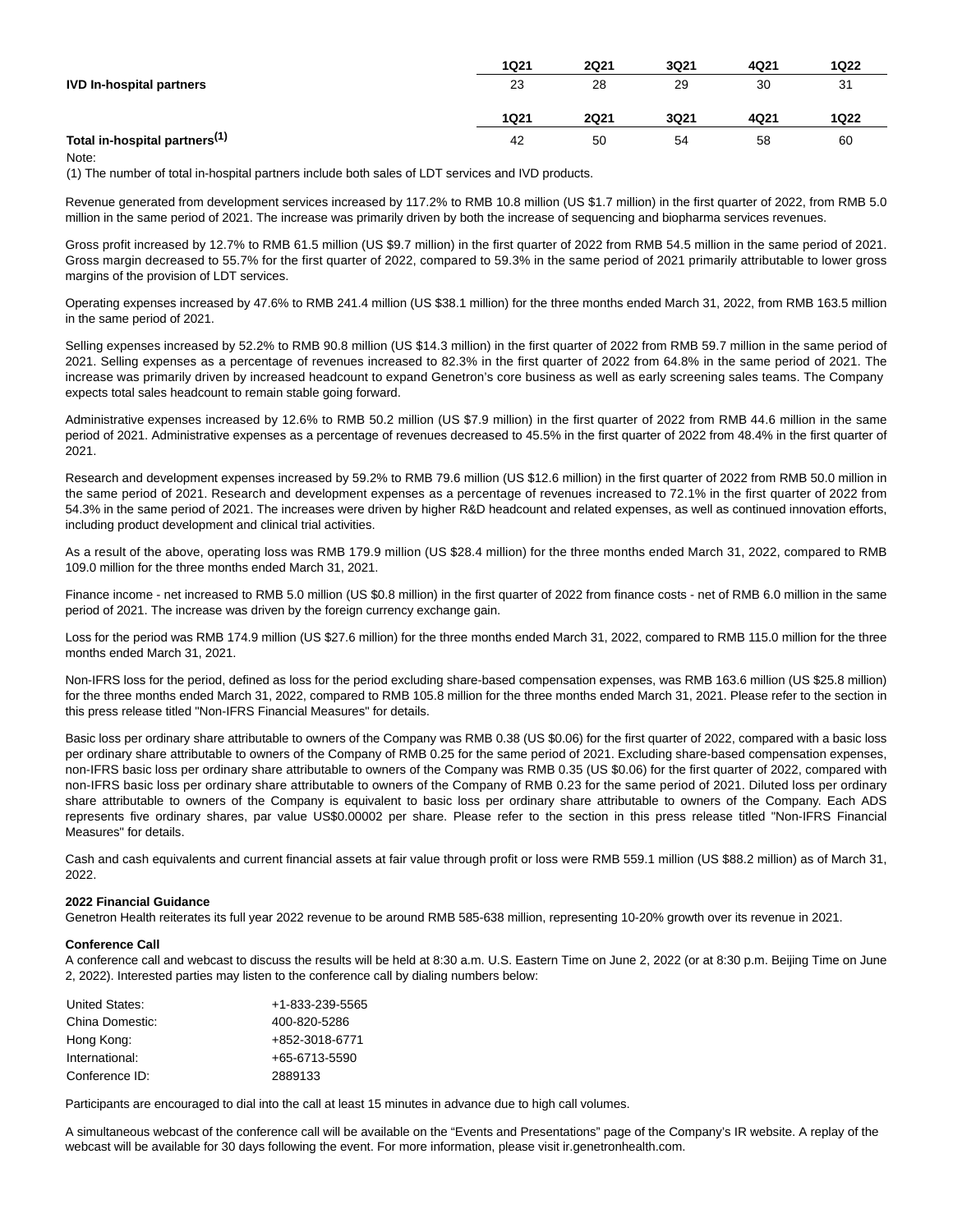#### **Exchange Rate Information**

All translations made in the financial statements or elsewhere in this press release made from RMB into United States dollars ("US\$") are solely for convenience and calculated at the rate of US \$1.00 = RMB 6.3393, representing the exchange rate as of March 31, 2022, set forth in the H.10 statistical release of the U.S. Federal Reserve Board. No representation is made that the RMB amounts could have been, or could be, converted, realized or settled into US\$ at that rate, or at any other rate, on March 31, 2022.

#### **Non-IFRS Financial Measures**

The Company uses non-IFRS loss and non-IFRS loss per share attributable to owners of the Company for the year/period, which are non-IFRS financial measures, in evaluating its operating results and for financial and operational decision-making purposes. The Company believes that non-IFRS loss and non-IFRS loss per share attributable to owners of the Company help identify underlying trends in the Company's business that could otherwise be distorted by the effect of certain expenses that the Company includes in its loss for the year/period. The Company believes that non-IFRS loss and non-IFRS loss per share attributable to owners of the Company for the year/period provide useful information about its results of operations, enhances the overall understanding of its past performance and future prospects and allows for greater visibility with respect to key metrics used by its management in its financial and operational decision-making.

Non-IFRS loss and non-IFRS loss per share attributable to owners of the Company for the year/period should not be considered in isolation or construed as an alternative to operating profit, loss for the year/period or any other measure of performance or as an indicator of its operating performance. Investors are encouraged to review non-IFRS loss and non-IFRS loss per share attributable to owners of the Company for the year/period and the reconciliation to its most directly comparable IFRS measures. Non-IFRS loss and non-IFRS loss per share attributable to owners of the Company for the year/period presented here may not be comparable to similarly titled measures presented by other companies. Other companies may calculate similarly titled measures differently, limiting their usefulness as comparative measures to the Company's data. The Company encourages investors and others to review its financial information in its entirety and not rely on a single financial measure.

Non-IFRS loss and non-IFRS loss per share attributable to owners of the Company for the year/period represent loss for the year/period excluding share-based compensation expenses, fair value change of financial instruments with preferred rights and other loss of financial instruments with preferred rights (if applicable).

Please see the "Unaudited Non-IFRS Financial Measures" included in this press release for a full reconciliation of non-IFRS loss for the year/period to loss for the year/period and non-IFRS loss per share attributable to ordinary shareholders of the Company for the year/period to loss per share attributable to ordinary shareholders of the Company for the year/period.

#### **About Genetron Holdings Limited**

Genetron Holdings Limited ("Genetron Health" or the "Company") (Nasdaq: GTH) is a leading precision oncology platform company in China that specializes in cancer molecular profiling and harnesses advanced technologies in molecular biology and data science to transform cancer treatment. The Company has developed a comprehensive oncology portfolio that covers the entire spectrum of cancer management, addressing needs and challenges from early screening, diagnosis and treatment recommendations, as well as continuous disease monitoring and care. Genetron Health also partners with global biopharmaceutical companies and offers customized services and products. For more information, please visit ir.genetronhealth.com.

#### **Safe Harbor Statement**

This press release contains forward-looking statements. These statements are made under the "safe harbor" provisions of the U.S. Private Securities Litigation Reform Act of 1995. Statements that are not historical facts, including statements about the Company's beliefs and expectations, are forward-looking statements. Forward-looking statements involve inherent risks and uncertainties, and a number of factors could cause actual results to differ materially from those contained in any forward-looking statement. In some cases, forward-looking statements can be identified by words or phrases such as "may", "will," "expect," "anticipate," "target," "aim," "estimate," "intend," "plan," "believe," "potential," "continue," "is/are likely to" or other similar expressions. Further information regarding these and other risks, uncertainties or factors is included in the Company's filings with the SEC. All information provided in this press release is as of the date of this press release, and the Company does not undertake any duty to update such information, except as required under applicable law.

#### **Investor Relations Contact**

US: Philip Trip Taylor Principal | Gilmartin Group [ir@genetronhealth.com](https://www.globenewswire.com/Tracker?data=1Doo8j8ymlt9noBx4hBB0odpKCjbJH4hpayX5511fTR7DlLl5syUFMA-vN-tgIt1qs7pYeb8Vx83SGO4jhOFL7EzMh300lTy7lhoMfMjuZc=)

**Media Relations Contact** Yanrong Zhao Genetron Health [yanrong.zhao@genetronhealth.com](https://www.globenewswire.com/Tracker?data=zCKmLp8O3bQpa9wFwEDiKCY7-OXfQCEDCHsYUy3IhrJHouX2psWpuWmWl4sCc2MsrEhaJ83vpyyCiMB0vM_jcELfe35UqvuIPZPyHgpvQYF2SBiHx0_V1m-nRMZ4xzEB)

Edmond Lococo ICR [Edmond.Lococo@icrinc.com](https://www.globenewswire.com/Tracker?data=Vz2D6yDl9Bd6Slrbq_Y3AUlg1jjhVgaCdVwk76FwXVR5-z5wRUnrqJSBAkvvzjf-cBI-WYnd0LzFGEh7E1gE-cUUAjR6hO1GElzF9cmOBhk=) Mobile: +86 138-1079-1408 [genetron.pr@icrinc.com](https://www.globenewswire.com/Tracker?data=sD9NyuZ5QwrKHXTuy8npwLuf9d3D6xD1TS_h3SDQleBnLGc3xCTUVGAggyhU7VleV2BpFAjyCK5y_m4XjRHCH4235IS4Y7_Z5CzQ1_srrRk=)

#### **GENETRON HOLDINGS LIMITED**

**UNAUDITED CONDENSED CONSOLIDATED STATEMENTS OF LOSS**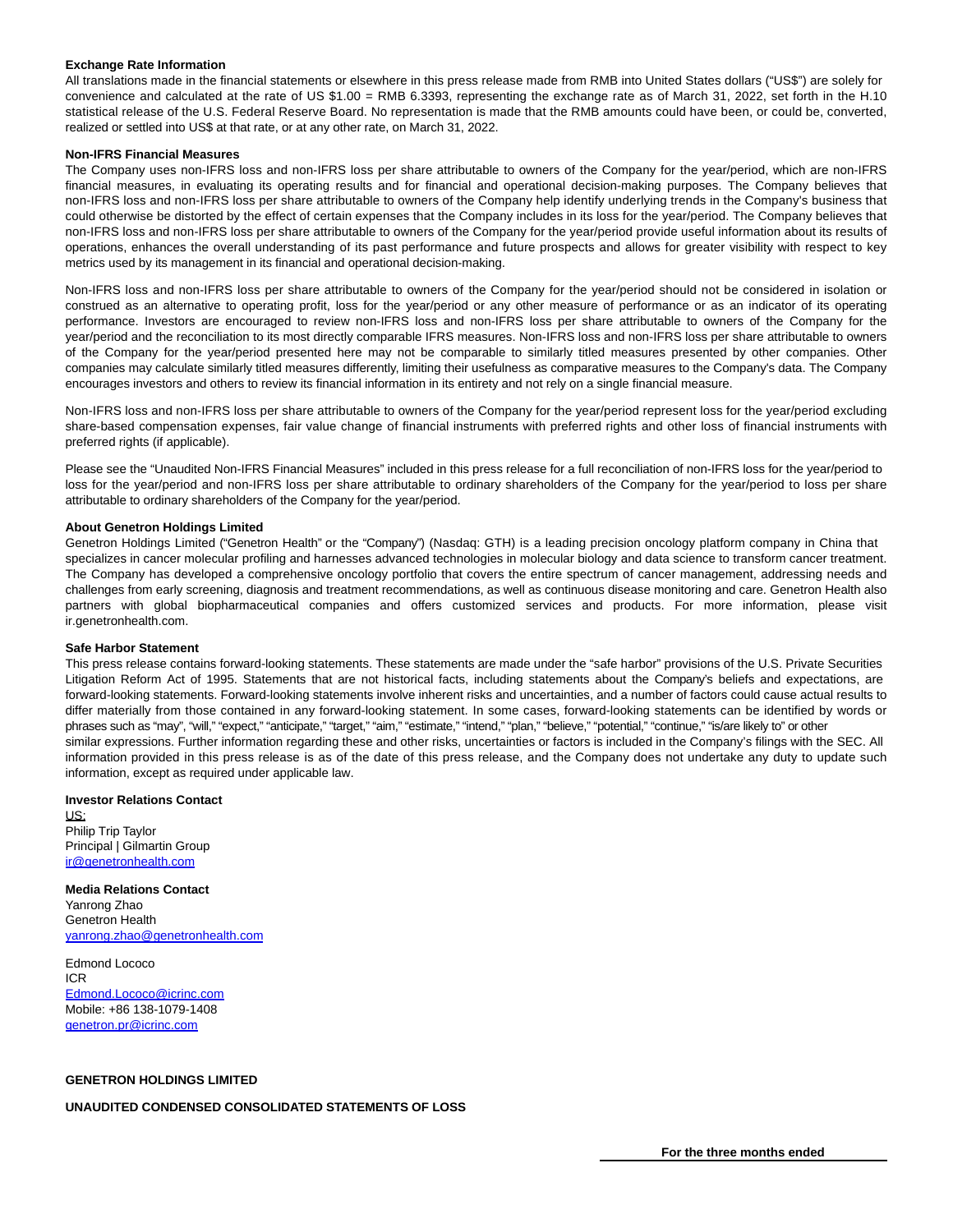|                                                               | March 31, 2021 | March 31, 2022 |                 |
|---------------------------------------------------------------|----------------|----------------|-----------------|
|                                                               | <b>RMB'000</b> | <b>RMB'000</b> | <b>US\$'000</b> |
| Revenue                                                       | 92,061         | 110,321        | 17,403          |
| Cost of revenue                                               | (37, 512)      | (48, 851)      | (7, 707)        |
| <b>Gross profit</b>                                           | 54,549         | 61,470         | 9,696           |
| Selling expenses                                              | (59, 671)      | (90, 844)      | (14, 330)       |
| Administrative expenses                                       | (44, 603)      | (50, 242)      | (7, 925)        |
| Research and                                                  |                |                |                 |
| development expenses                                          | (49, 974)      | (79, 559)      | (12, 550)       |
| Net loss allowance for financial and contract assets          | (9,830)        | (13,099)       | (2,067)         |
| Other income and gains/(losses) - net                         | 530            | (7,614)        | (1, 201)        |
| Operating expenses                                            | (163, 548)     | (241, 358)     | (38,073)        |
| <b>Operating loss</b>                                         | (108, 999)     | (179, 888)     | (28, 377)       |
| Finance income                                                | 105            | 5,900          | 931             |
| Finance costs                                                 | (6, 144)       | (906)          | (142)           |
| Finance (costs)/income - net                                  | (6,039)        | 4,994          | 789             |
| Loss before                                                   |                |                |                 |
| income tax                                                    | (115,038)      | (174, 894)     | (27, 588)       |
| Income tax expense                                            |                |                |                 |
| Loss for the period                                           | (115,038)      | (174, 894)     | (27, 588)       |
| Loss attributable to:                                         |                |                |                 |
| Owners of the Company                                         | (112, 754)     | (174, 372)     | (27, 506)       |
| Non-controlling interests                                     | (2, 284)       | (522)          | (82)            |
|                                                               | (115,038)      | (174, 894)     | (27, 588)       |
| Loss per share for loss attributable to owners of the Company | <b>RMB</b>     | <b>RMB</b>     | <b>USD</b>      |
| -Basic and diluted                                            | (0.25)         | (0.38)         | (0.06)          |
| Loss per ADS for loss attributable to owners of the Company   |                |                |                 |
| -Basic and diluted                                            | (1.23)         | (1.88)         | (0.30)          |
| Shares used in loss per share computation:                    |                |                |                 |
| -Basic and diluted                                            | 458,084,599    | 462,868,804    | 462,868,804     |
| ADS used in loss per ADS computation:<br>-Basic and diluted   | 91,616,920     | 92,573,760     | 92,573,760      |
|                                                               |                |                |                 |

# **GENETRON HOLDINGS LIMITED**

### **UNAUDITED NON-IFRS FINANCIAL MEASURE**

| For the three months ended |                |                 |  |
|----------------------------|----------------|-----------------|--|
| March 31, 2021             | March 31, 2022 |                 |  |
| <b>RMB'000</b>             | <b>RMB'000</b> | <b>US\$'000</b> |  |
| (115,038)                  | (174, 894)     | (27, 588)       |  |
| 9,250                      | 11,344         | 1,789           |  |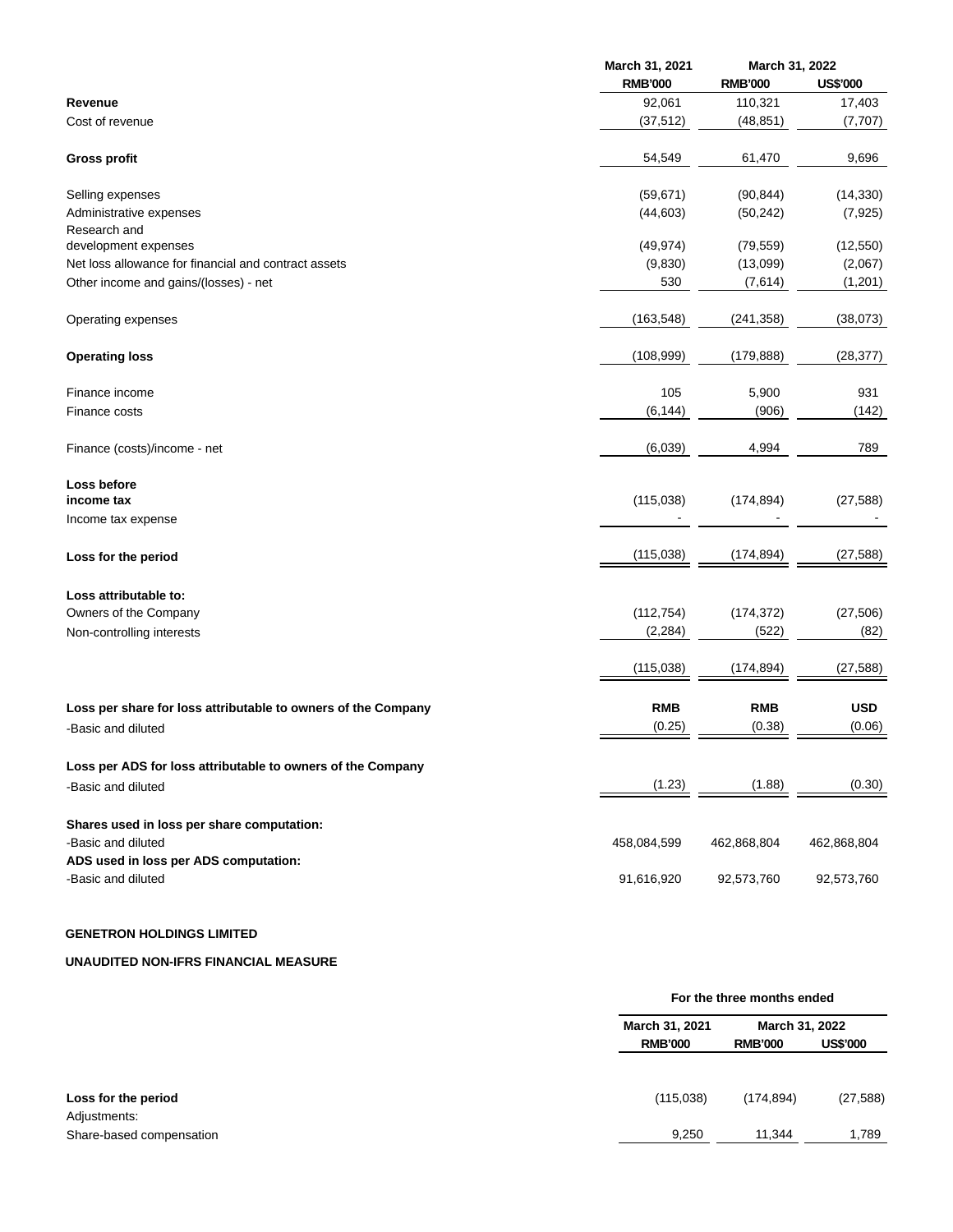| <b>Non-IFRS loss</b>                                                                                                             | (105, 788)  | (163, 550)  | (25, 799)   |
|----------------------------------------------------------------------------------------------------------------------------------|-------------|-------------|-------------|
| Attributable to:                                                                                                                 |             |             |             |
| Owners of the Company                                                                                                            | (103, 504)  | (163,028)   | (25, 717)   |
| Non-controlling interests                                                                                                        | (2, 284)    | (522)       | (82)        |
|                                                                                                                                  | (105,788)   | (163, 550)  | (25, 799)   |
| Non-IFRS loss per share for loss attributable to owners of the Company                                                           | <b>RMB</b>  | <b>RMB</b>  | <b>USD</b>  |
| -Basic and diluted                                                                                                               | (0.23)      | (0.35)      | (0.06)      |
| Non-IFRS loss per<br>ADS (5 ordinary shares equal to 1 ADS) for loss attributable to owners of the Company<br>-Basic and diluted | (1.13)      | (1.76)      | (0.28)      |
| Shares used in non-IFRS loss per share computation:<br>-Basic and diluted                                                        | 458,084,599 | 462,868,804 | 462,868,804 |
| ADS used in non-IFRS loss per ADS computation:<br>-Basic and diluted                                                             | 91,616,920  | 92,573,760  | 92,573,760  |

# **GENETRON HOLDINGS LIMITED UNAUDITED REVENUE AND SEGMENT INFORMATION**

|                                   | <b>Diagnosis and</b><br>monitoring    | Diagnosis and<br>monitoring |                                |                |
|-----------------------------------|---------------------------------------|-----------------------------|--------------------------------|----------------|
|                                   | - provision of<br><b>LDT</b> services | - sale of IVD<br>products   | <b>Development</b><br>services | <b>Total</b>   |
|                                   | <b>RMB'000</b>                        | <b>RMB'000</b>              | <b>RMB'000</b>                 | <b>RMB'000</b> |
| Three months ended March 31, 2021 |                                       |                             |                                |                |
| Revenue                           | 71,828                                | 15,266                      | 4,967                          | 92,061         |
| <b>Segment profit</b>             | 48,811                                | 5,222                       | 516                            | 54,549         |
| Three months ended March 31, 2022 |                                       |                             |                                |                |
| Revenue                           | 81,511                                | 18,024                      | 10.786                         | 110,321        |
| <b>Segment profit</b>             | 52,051                                | 8,934                       | 485                            | 61,470         |

## **GENETRON HOLDINGS LIMITED**

# **UNAUDITED CONDENSED CONSOLIDATED BALANCE SHEETS**

|                                                       | As of December 31.<br>2021 | As of March 31, 2022 |                 |
|-------------------------------------------------------|----------------------------|----------------------|-----------------|
|                                                       | <b>RMB'000</b>             | <b>RMB'000</b>       | <b>US\$'000</b> |
| <b>ASSETS</b>                                         |                            |                      |                 |
| <b>Non-current assets</b>                             |                            |                      |                 |
| Property, plant and equipment                         | 110.285                    | 132.571              | 20,913          |
| Right-of-use assets                                   | 52.074                     | 47.044               | 7,421           |
| Intangible assets                                     | 20.695                     | 24.784               | 3,910           |
| Financial assets at fair value through profit or loss | 49.780                     | 48.715               | 7,685           |
| Other receivables and prepayments                     | 37,610                     | 31,103               | 4,906           |
| Total non-current assets                              | 270.444                    | 284.217              | 44,835          |